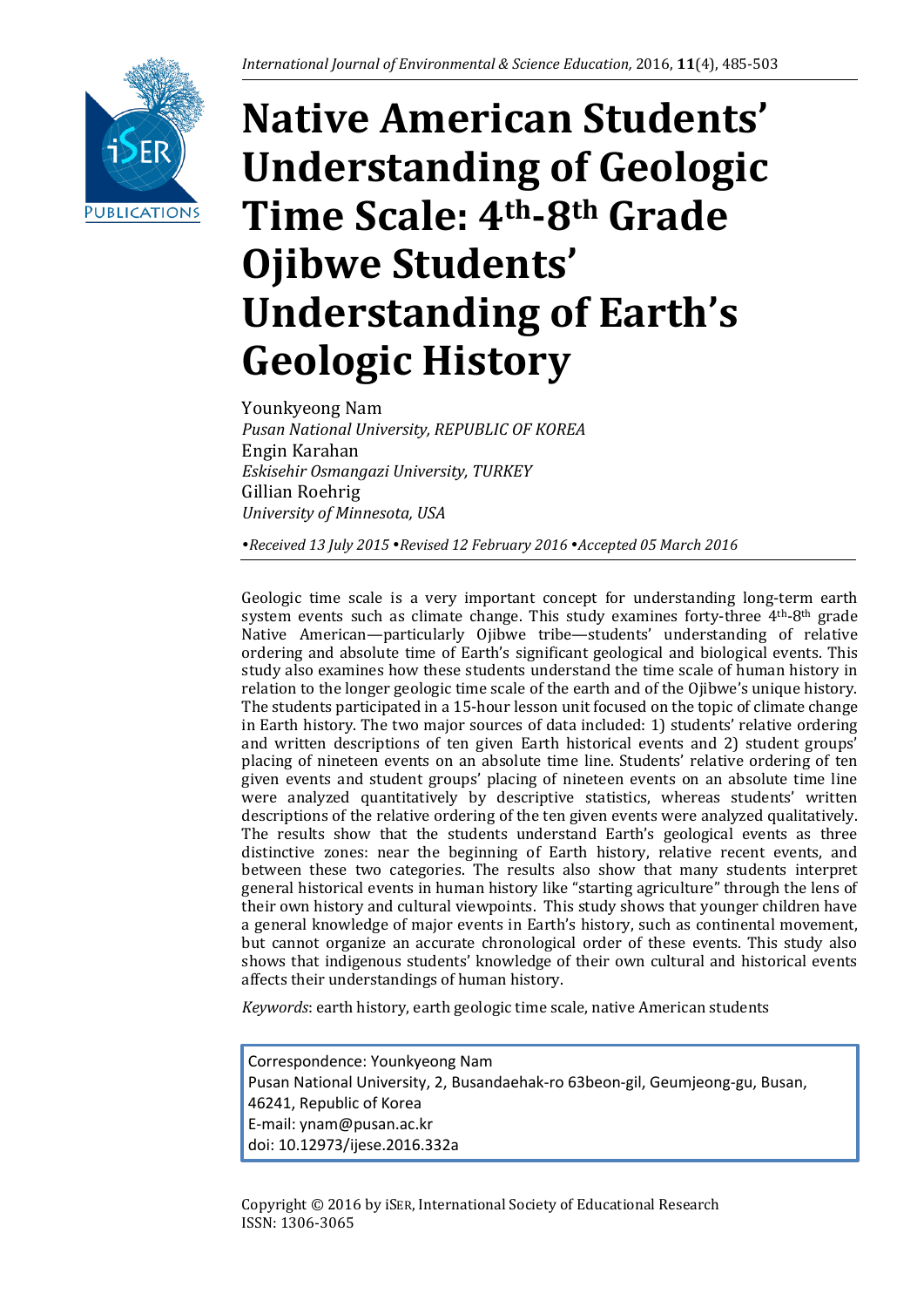# **INTRODUCTION**

Earth system events, including climate change, have happened as cycles with different time scales. The recently released Next Generation Science Standards (National Research Council [NRC], 2013) recommends teaching the concept of Earth's geologic time scale to promote a deeper understanding of the earth systems concepts addressed not only in the Disciplinary Core Ideas of Earth and Space Science but also in Life Science and Physical Sciences. By the term 'geologic time scale, we refer to the idea that the earth is very old (4.5 billion years) and human existence on Earth is very short compared to the time scale of geologic events on Earth (Dodick & Orion, 2003b). Geologic time scale is considered a fundamental concept for scientific literacy in current earth science education documents, such as Earth Science Literacy (Earth Science Literacy Initiative, 2009), Climate Literacy (US Climate Change Science Program, 2009), and Ocean Literacy (Ocean Literacy Network, 2011). For example, Climate Literacy describes acquiring the concept of geologic time scale as a critical component for understanding global climate change (See essential principles 4 and its three sub-categories [4A, 4D, 4F]). Climate change can occur dramatically over a short period of time, like the current global climate change due to anthropogenic activities. However, there is much scientific evidence indicating that global climate change happened multiple times during Earth's history for a longer period of cycles (e.g. 100,000 years between ice ages) (e.g. Petit et al., 1999).

During the last two decades, students' understanding of geologic time scale has been studied in both earth science and biology education. In earth science education, researchers have focused on students' understanding of the time scale of Earth's geological events. These studies have been conducted with various age groups (from lower elementary to college students) as well as preservice and inservice teachers (e.g. Dahl, Anderson, & Libarkin, 2005; Libarkin, Anderson, & Science, 2005; Libarkin, Kurdziel, & Anderson, 2007; Trend, 1998, 2000, 2001). Some studies have also been conducted in informal science education settings, such as designing exhibits for earth history (e.g. Brzuszek et al., 2008; Clary, Brzuszek, & Wandersee, 2009). On the other hand, researchers in biology education were more interested in students' understanding of the evolution of life in Earth's history with correct time series comprehension (e.g. Decker, Summers, & Barrow, 2007; Marques & Thompson, 1997).

According to Dodick and Orion (2003a, 2003b), previous studies about students' understanding of Earth's geological events can be divided into two categories by research purpose: "event-based research" and "logic-based research" (p. 416). In event-based research, students' understanding of the relative order of Earth's geologic events, as well as of the absolute time of the entirety of Earth's geologic events, was probed (see Liberkin, Kurdziel, & Anderson, 2007; Libarkin & Kurdziel, 2004; Marques & Thompson, 1997; Noonan & Good, 1999; Teed & Slattery, 2011; Trend, 2000, 2001). Trend (1998) studied upper elementary (10-11 years old) students' understanding of geologic time scale. He found that while the students have a general awareness of major events in Earth's geological history, they do not have a clear chronology. Elementary students also categorized Earth's geologic events into two distinct time categories: extremely ancient and less ancient (Trend, 1998). Similarly, Marques and Thompson (1997) and Noonan and Good (1999) studied elementary and middle school students' understanding of bio-geological history on Earth and how they conceptualized the origins of Earth and life. They found a similar result indicating that elementary and middle school students have difficulty placing the earth's bio-geological events in the correct order. The students also did not possess a clear chronology of earth historical events. Liberkin and her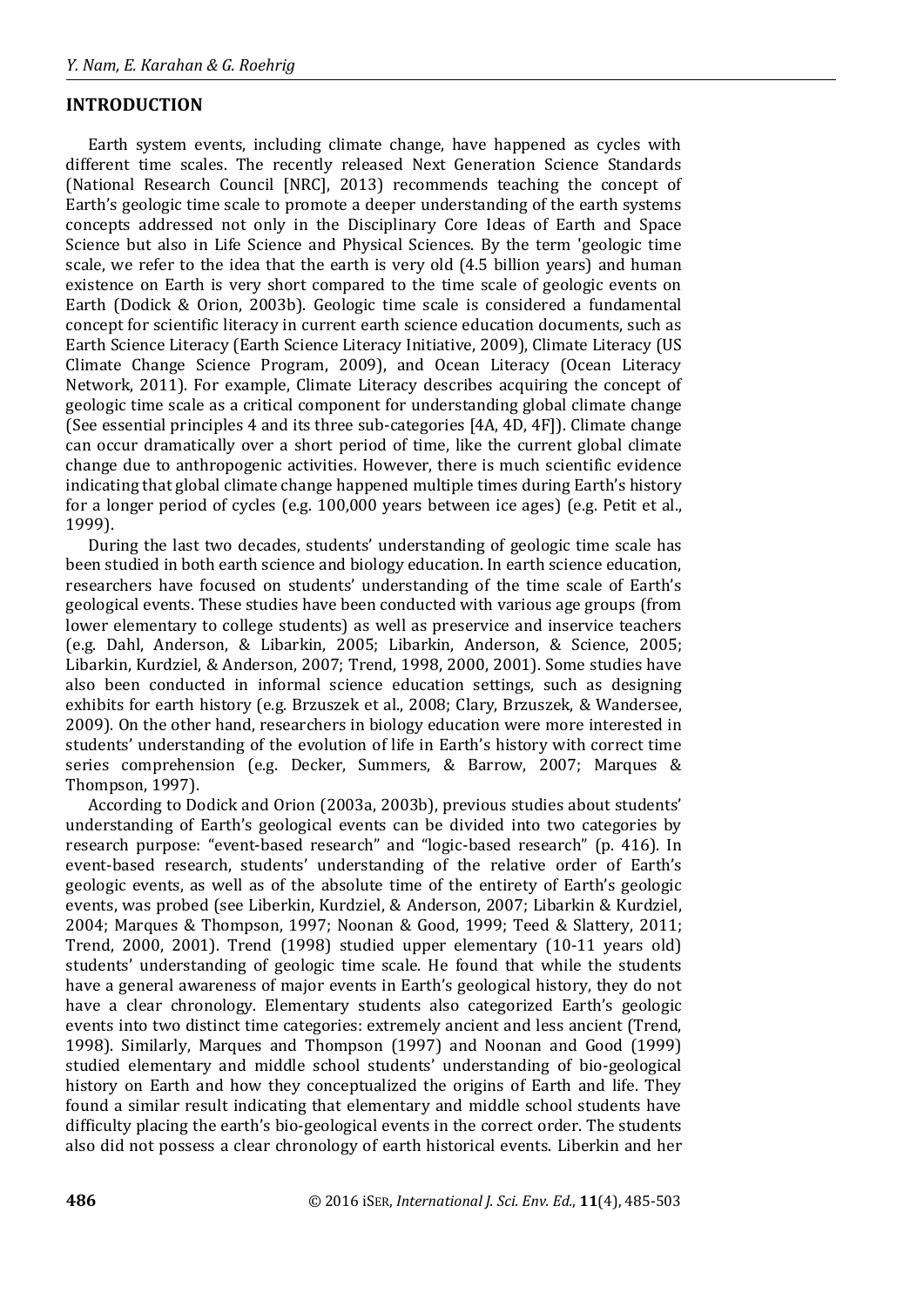colleagues' studies (e.g. Liberkin, Kurdziel, & Anderson, 2007; Libarkin & Kurdziel, 2004) examined college students' specific knowledge of geological events and their related time scales within the earth's entire history. Their findings show that college students have a better conceptual understanding of the order of Earth's biogeological events than elementary or middle school students, but that they too do not possess a correct chronology of those events.

Logic-based studies have been conducted by relatively few researchers, including Dodick and Orion (2003a, 2003b, 2006) and Ault (1982). Compared to event-based research, logic-based research focuses more on probing students' cognitive ability or logical thinking involved in the transformation of geological events into correct time series. Ault's (1982) study shows that younger students (K-6) conceptualize geologic time scales more as relative order than absolute time. In other words, younger students may possess knowledge about the absolute time scale of Earth's historical events but might not correctly conceptualize Earth's historical time scale because of the extreme length of its geologic time scale compared to their own. Dodick and Orion's (2003a, 2003b) studies also show that the cognitive ability to understand geologic time scale is significantly related to students' cognitive developmental stages. They found that significant differences exist between middle and high school students in their ability to reconstruct geological events using logical thinking. In addition, Dodick and Orion found that students' lack of specific domain knowledge about geological processes was related to their logical thinking skills about those processes.

In summary, both event-based and logic-based research show that elementary students do not have a concrete understanding of the earth's geologic time scale (e.g. Trend, 1998). Research studies imply that elementary students cannot conceptualize the absolute geologic time scale of Earth historical events but can logically understand the relative order of Earth historical events depending on their science disciplinary knowledge related to this topic. Unfortunately, a gap exists in both event-based and logic-based research in that there are very few studies probing upper elementary and middle school students' understanding of geologic time scale.

In addition, no study exists that probes Native American students' understanding of the time scale of earth history. Native American students could have authentic understandings of earth history that originate from their unique traditional stories and worldview (Barnhardt & Kawagley, 2005). For example, Ben-Zvi Assaraf et al. (2012) found that Bedouin students who did not have school science education had richer mental models of water cycle phenomena than Jewish students who had school science education; Bedouin students' models included more components of the water cycle and were more authentic and connected to other natural phenomena. Researchers are finding an increasing amount of evidence that supports how Indigenous students' conceptual understanding of a science concept is deeply related to their particular belief system or traditional view of nature (e.g. Mbajiorgu, Ezechi, & Idoko, 2007). Ben-Zvi Assaraf et al. (2012) also found that, while Bedouin students had a richer conceptual understanding of the water cycle, they employed theological explanations to make sense of water cycle phenomena. Ben-Zvi Assaraf et al. (2012) shows that indigenous students' traditional belief system or worldview could affect their understanding of natural phenomena. In other words, Native American students would use their traditional story of creation and earth history to make sense of a science concept presented in a classroom. In what Aikenhead (1997) termed "border crossings," Native American students need to cross the border between one science knowledge domain interpreted by their traditional beliefs and another science domain that is mostly interpreted by Western science in order to make sense of a school science concept. Because this mental process is difficult for many Native American students, teachers should carefully design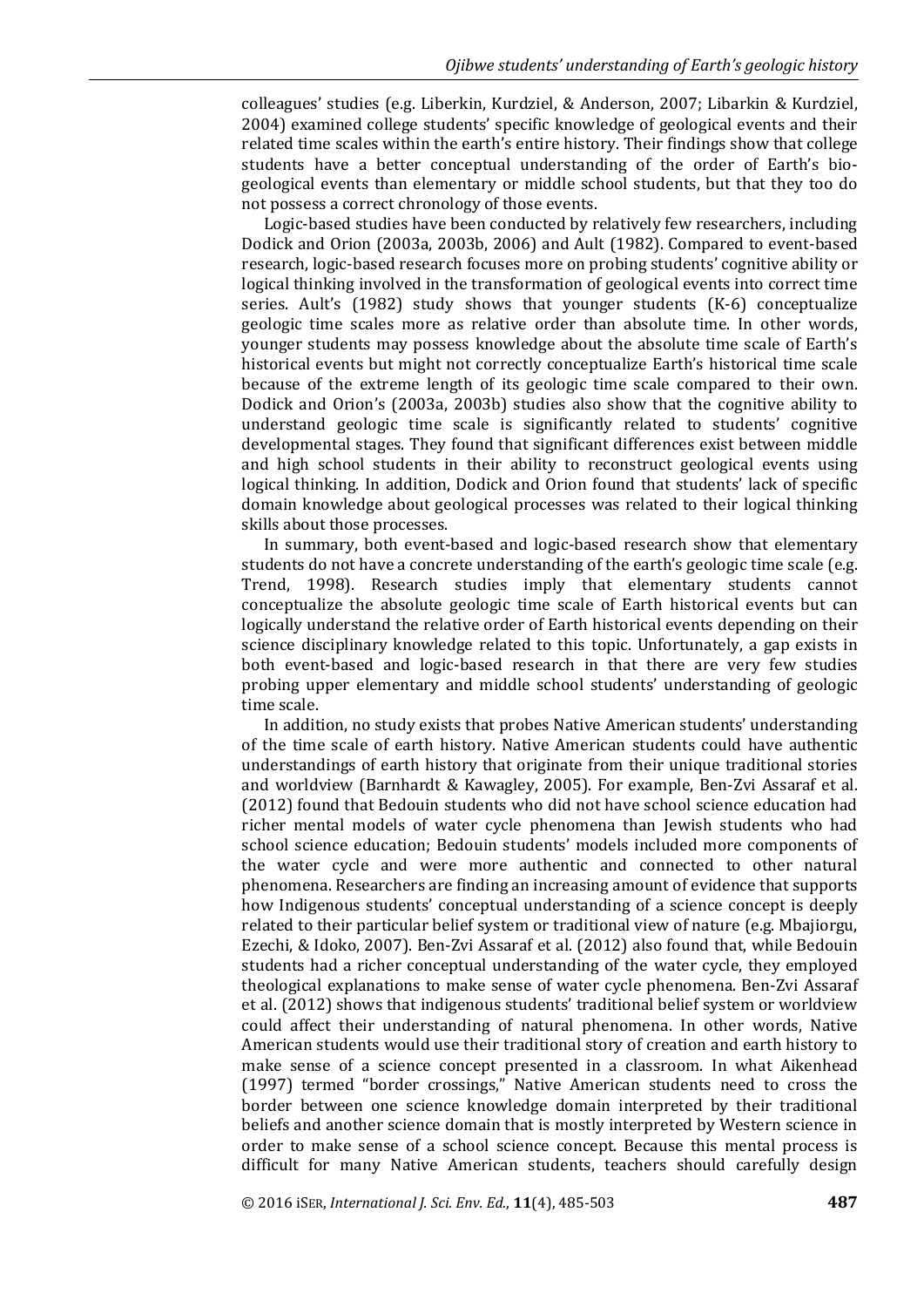science instruction by considering the students' traditional beliefs and knowledge (Nelson-Barber & Estrin, 1995).

The Ojibwe people have traditional beliefs about creation and earth history. For example, a traditional story that has been orally handed down from their ancestors describes the order of creation and the beginning of humans in earth history that is similar to the order of development of Earth's physical environment and biological evolution (e.g. Johnston, 1976). However, in the story there is no specific indication of the time interval between the events.

In addition, in Ojibwe tradition, time is not structured into components like hours or the days of the week. Before European contact, the Ojibwe counted time by day (number of nights), season (6 seasons with 13 months) and winters (years). Technically, they have 13 lunar calendar months in a year. The Ojibwe people named the months based on their observation of changes in nature and used those observations to schedule important community events during the months. In other words, they used changes in nature to count time and measure the passage of time. The Oiibwe count larger temporal distance by the passage of nights (days) and winters (years) and describe a certain year by things that occurred within that year. However, since they did not have a written counting system to record the specific time of historical events that had a much longer temporal distance, traditional history has only been handed down orally and does not contain specific information about the timing of particular events.

Thus, the current study probes Ojibwe students' understanding of earth history in the context of geologic time scale. Particularly, this study explores how Native American students, particularly  $4<sup>th</sup>-8<sup>th</sup>$  grade (upper elementary and middle school) Ojibwe students, understand geologic events in both relative ordering and absolute time (chronology) of Earth's historical events. In addition, the Ojibwe's traditional beliefs about earth history include specifics about the origin of humans and how human society affects mother earth (nature) in a negative way. The history of human society in Ojibwe tradition mostly deals with their migration timeline from east to west and prophecies that led to the migration. Thus, this study also examines how Ojibwe students understand the time scale of human history in relation to the longer geologic time scale of the earth. This study was conducted in an out-of-school summer science program for Ojibwe students. The specific research questions for this study were:

1) What is Ojibwe 4th-8th grade students' conception of the relative order of ten major Earth's geological and biological events?

2) What is Ojibwe 4th-8th grade students' knowledge of the absolute time scale of Earth's historical events?

3) What is Ojibwe  $4<sup>th</sup>$ -8<sup>th</sup> grade students' understanding of the time scale of human history in relation to geologic time scale?

## **METHODS**

#### **Context**

This study was conducted as part of a summer program for Native Americans that was designed to make learning STEM (Science, Technology, Engineering and Mathematics) disciplines accessible and more culturally relevant to Ojibwe youth (grades 4-8). One of the topics of the program used in this study was climate change in Earth history and its local impacts. A lesson unit was purposefully designed and implemented (the details of the unit are described in the following section) to help students understand the concept of Earth history and the time scale of climate changes that have occurred multiple times throughout this history. To design the lesson to be more culturally relevant, the program invited elders from the Ojibwe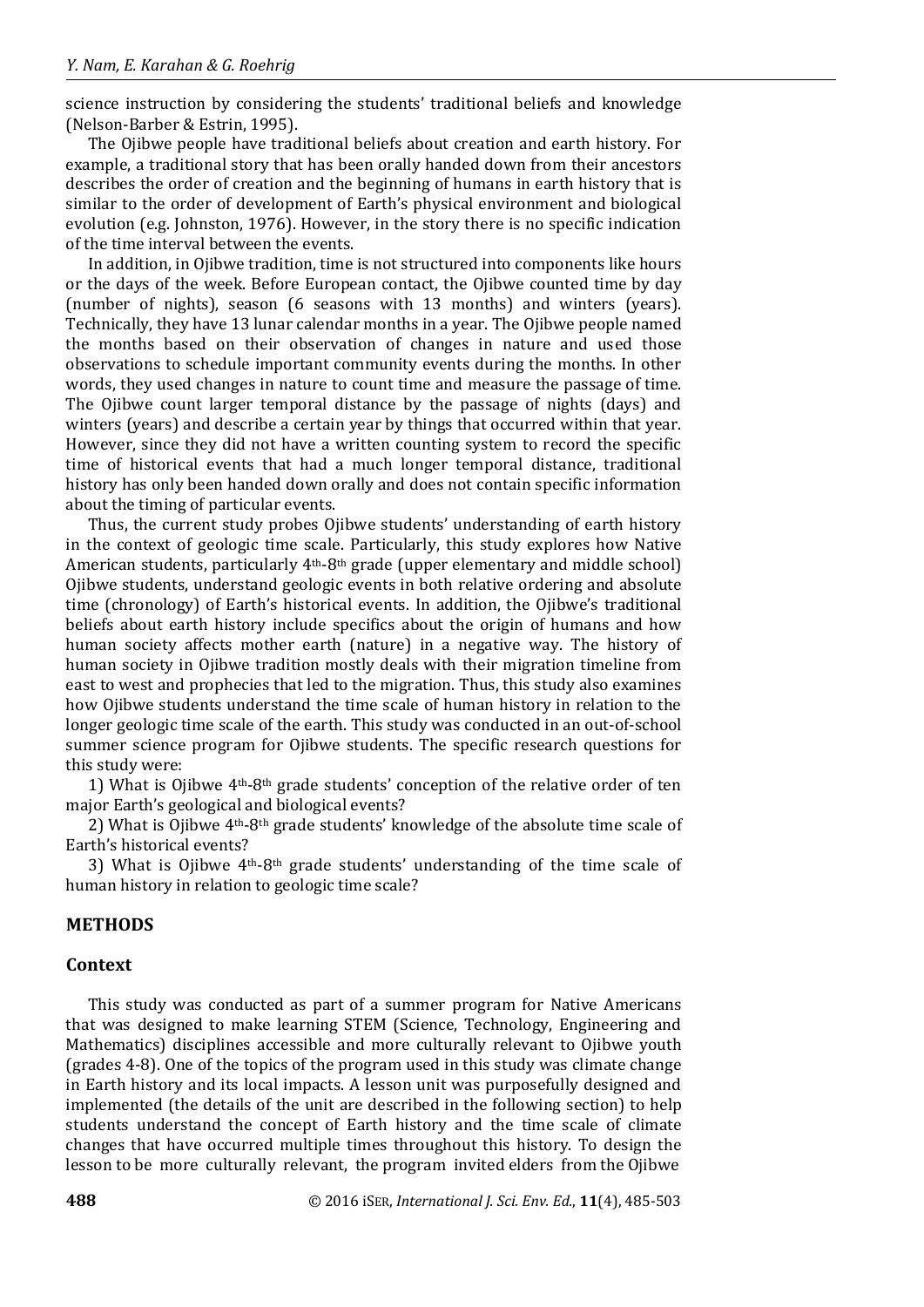| Female | <b>Male</b> | <b>Total</b> |
|--------|-------------|--------------|
|        |             |              |
|        |             |              |
|        |             |              |
|        |             | 24           |
|        |             | Gender       |

#### **Table 1.** Students' Demographic Data (N=43)

reservation to tell their traditional oral history stories about creation. Students spent time with the elders and learned traditional stories with support from different educational technologies including sky domes that showed night skies with traditional constellations. In the following section we also briefly describe the traditional Ojibwe stories of creation and history.

Forty-three 4th-8th grade students from five American Indian reservation schools participated in the lesson unit (for a total of fifteen hours of lessons). The majority of the students ranged from grades 6 to 8 (34 out of 43 students). During the lesson activities, the students were assigned to one of fifteen small groups composed by grade level. Table 1 presents students' demographic data.

# **Ojibwe People's Traditional Oral History about Earth History and Migration**

The Ojibwe are one of the most widely distributed Native American groups in North America, with 150 bands throughout the north-central United States and southern Canada (Native Languages of the Americas, 2015). The Ojibwe people use a language called Anishinabe (plural: Anishinabeg). Traditionally, Ojibwe peoples believed that human beings were made by a creator called The Great Spirit. Thus the Ojibwe do not accept the Bering Strait hypothesis for the peopling of North America or the theory of the evolution of human beings in a Darwinian sense (Callahan, 2015). Their oral tradition explains this well. While there are slightly different versions, the Ojibwe people share similar storylines and common characters about creation and earth history. Based on Johnston (1976), we have summarized the story:

*The creation story describes a creator called Kitche Manitou (The Great Spirit) of the Ojibwe. First the Great Spirit created four substances and gave each its own spirit and nature. Then he created the physical world of the sun, stars, moon, and earth and earth's physical environment. After that, he made four kinds of plant beings: flowers, grasses, trees and vegetables, and gave each a spirit of life, growth, healing and beauty. Then he created four kinds of animal beings and conferred special powers and natures on each: two-legged, four-legged, winged and swimmer. Last, the Great Spirit created humans. The story describes humans as being the weakest in bodily power and the most dependent on other creatures, but also as having "the power of dream," which was the greatest gift from the creator. Then the Great Spirit made the Great Law of Nature to govern all things and help the creatures live in well-being and harmony.* 

As the story shows, the Ojibwe people have their own traditional beliefs about creation and earth history that are similar to Western ideas of earth history in terms of relative order. Along with this story about earth history and creation, they also have a traditional oral history. While most of these stories do not indicate specific times in human history, the 7 Fires Prophecy is the one that is related to the timeline of their migration from the East coast to western parts of North America (Callahan, 2015). According to the story, the prophet of the 1st Fire told the people to move or be destroyed. During the Ojibwe migration, they stopped in different places marked by sacred Miigis shells and continued until they found a turtle-shaped island and "the food that grows on water (wild rice)" near the Great Lake (Superior) (Callahan,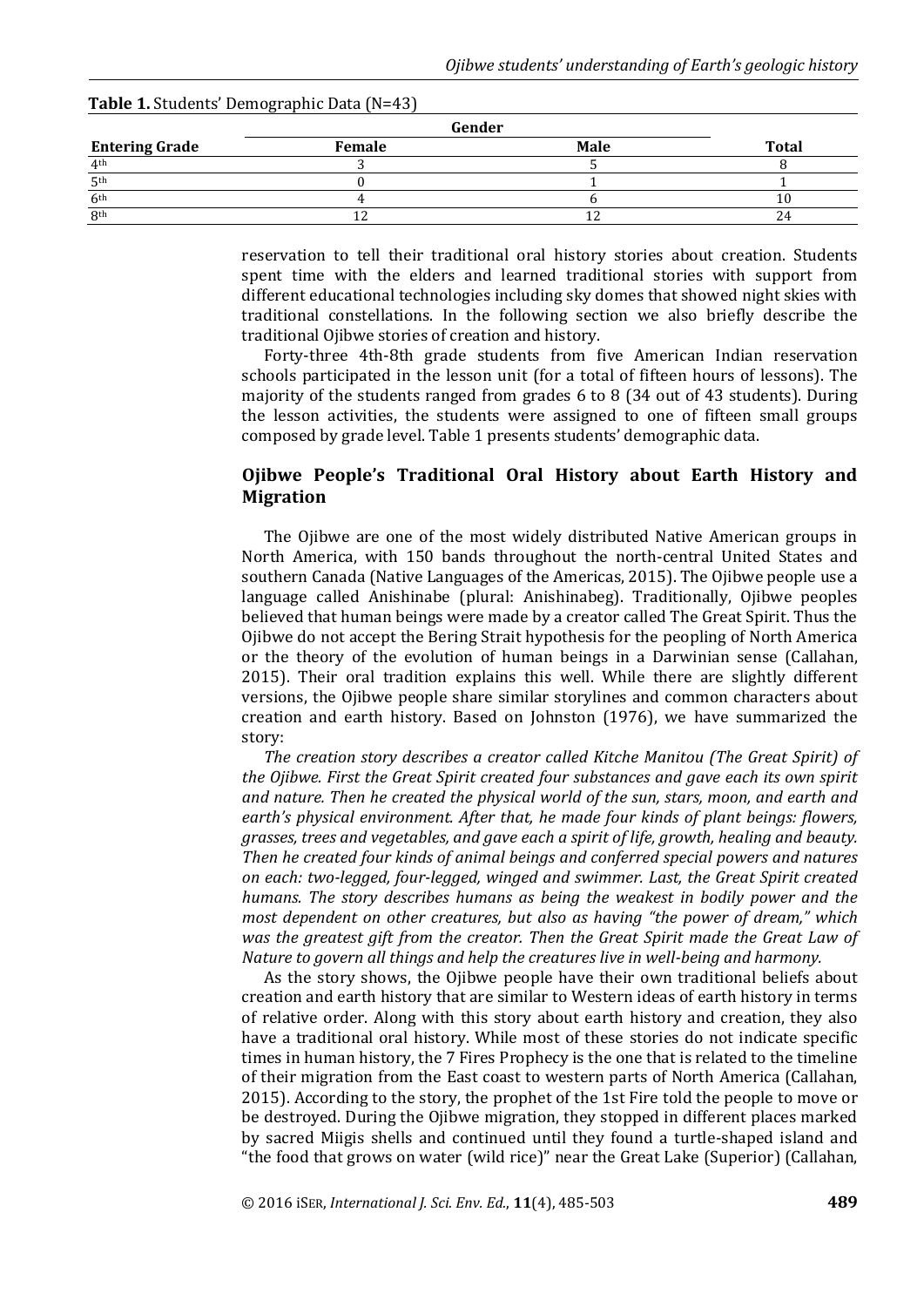2015). The migration from the East coast to the Lake Superior area is thus described in the first three prophecies of this story. Native American traditional history is handed down with a strong sense of place (Bíró-Nagy, 2009). The 7 Fires Prophecy is a good example of how the Ojibwe migration history is described based on place. The Ojibwe also believe that the place where they settled was sacred and that they were led there by a spiritual power. Thus the wild rice (food that grows on water) has been considered a sacred plant for the Ojibwe. Later, Europeans came to their place and made ditches from the lake to help the Ojibwe practice agriculture. But this resulted in a change of water level in the lake, decreasing the production of wild rice.

## **The Lesson unit**

The lesson unit designed for the study had two main instructional goals: 1) to improve students' understanding of the concept of geologic time in Earth's climate change history and 2) to help students understand the impacts of climate change on local ecology through the hands-on experience of reconstructing the planet's past climate conditions by analyzing local tree-ring data. The unit also included three major activities that helped students understand the scale of Earth's geologic time from relatively short-term to long-term climate change history: 1) reconstructing 150 years of local climate history using tree ring data, 2) reconstructing 1000 years of climate event history on an Earth geologic timeline represented by 10m machine paper (1cm representing 1 year), and 3) making a list of the relative order of ten major geologic events in Earth's history on a worksheet and locating nineteen geologic event cards on an Earth entire history timeline represented by 4.5m machine paper to show the absolute time of the events. The main data source for this study came from the final activity: making a relative order of the ten given Earth historical events and identifying the absolute time of the nineteen geologic events provided. Each activity is briefly described below.

The first activity involved reconstructing the last 150 years of local (Minnesota state in U.S.) climate history using tree ring data. Prior to this activity, students had a short pre-phase lesson that explained two important facts about tree ring growth: 1) a tree ring is composed of a lighter part (showing spring-early summer growth) and a darker part (showing summer-early fall growth), and 2) precipitation and the length of daylight are two critical conditions for tree ring growth. After the prephase lesson, students made a correlation graph representing both historical precipitation data and tree ring growth chronology data. By creating a graph representing both data sets, students had the opportunity to think critically about the relationship between precipitation and tree ring growth across a long period of time (150 years). To make the activity more relevant to the students, we used local tree ring growth chronology data from NOAA's paleoclimatology database. Because the numeric data from NOAA could be difficult to understand, the authors (two of them instructed the lessons) purposefully represented the numeric data as simulated magnified tree ring figures, which allowed the students to measure each annual tree ring by ruler instead of reading numeric data directly from the NOAA data set. The students represented both data sets using the Y axis (inches) for precipitation and the X axis (millimeters [mm]) for tree growth (from measuring simulated tree rings). Through the activity, the students could identify correlations between annual precipitation change and annual tree ring growth of local trees for the last 150 years (Figure 1).

The second activity involved reconstructing the last 1,000 years of Earth's climate history. The instructor prepared a 10m strip of machine paper, on which 1cm represented a year. First, the students transferred their data from the first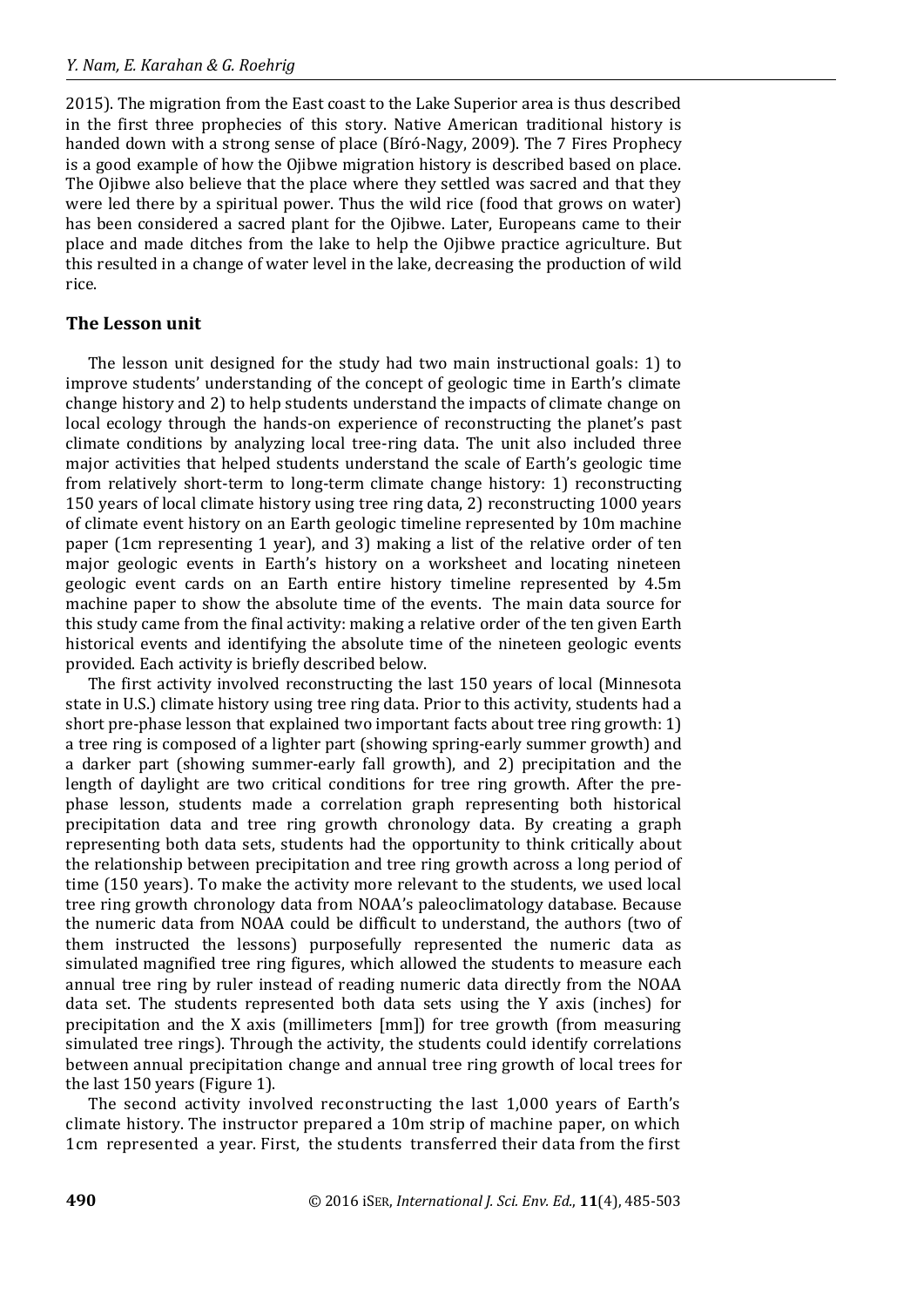

**Figure 1.** Students' work of making a correlation graph of precipitation and tree ring growth.

activity onto the 10m strip. Because the prior activity (using 150 years of climate data) was presented in a roughly 150 centimeter (cm) wide graph, we purposefully used 10m (1,000cm) tape to represent 1000 years of climate change events. This was done to help students understand 150 years in the context of 1,000 years of history. Next, the students were given a list of historically significant climate events from the last 1,000 years, such as volcanic eruptions and droughts. For example, we introduced the Little Ice Age (a period of cooling after the Medieval Warm Period), which occurred during the 16<sup>th</sup>-19<sup>th</sup> centuries. By placing the periods of the Little Ice Age (there are three particularly cold periods: about 1650, 1770, and 1850) on the 10m strip, students could learn that climate change has happened multiple times during the last 1,000 years. Students also included important human history events they knew about during the last 1,000 years on the 10m paper. The final activity aimed to help students apply their understanding of the geologic time scale they developed in the first two activities to the context of Earth's entire history. This activity included two tasks; first the students made a relative order of ten Earth geologic events that were provided by the instructor (see Table 2), and second, the students placed nineteen event cards on a 4.5m strip of machine paper (every 1 meter representing 1 billion years was marked on the tape). Before the first task of relative ordering, students did a short activity in which they made a relative order of ten events that had happened during their own lifetime, such as first birthday, first day of kindergarten, and so on. Then the students were asked to put each event on a timeline. This activity was meant to help students understand what relative ordering and absolute time for each event means. The second activity of placing nineteen major earth event cards was a group activity, so the students decided the place on the timeline through negotiation with group members. Students from different grade levels were mixed in each group. First, to show the entire earth history at a glance, we put the 4.5m strip machine tape on one side of the classroom walls. One side of the tape represented the beginning of the earth, while the other side represented the present time. We also explained that the entire human history timeline presented on the 10m tape was represented by just a single line on the 4.5m entire earth history tape. The nineteen event cards included earth's major geological and biological events throughout Earth's history as well as human history. In particular, four of the five human history events were relevant to Ojibwe history: 1) 7 Fires Prophecy, 2) Anishinabe Nations, 3) Columbus Arrives, and 4) Agriculture Starts. The 7 Fires Prophecy is an Anishinabe prophecy which was closely linked to Ojibwe migration to the West and also represents the beginning of this migration. These events were specifically selected to examine Ojibwe students' understanding of human history. As a group effort, the students first chose to make a relative order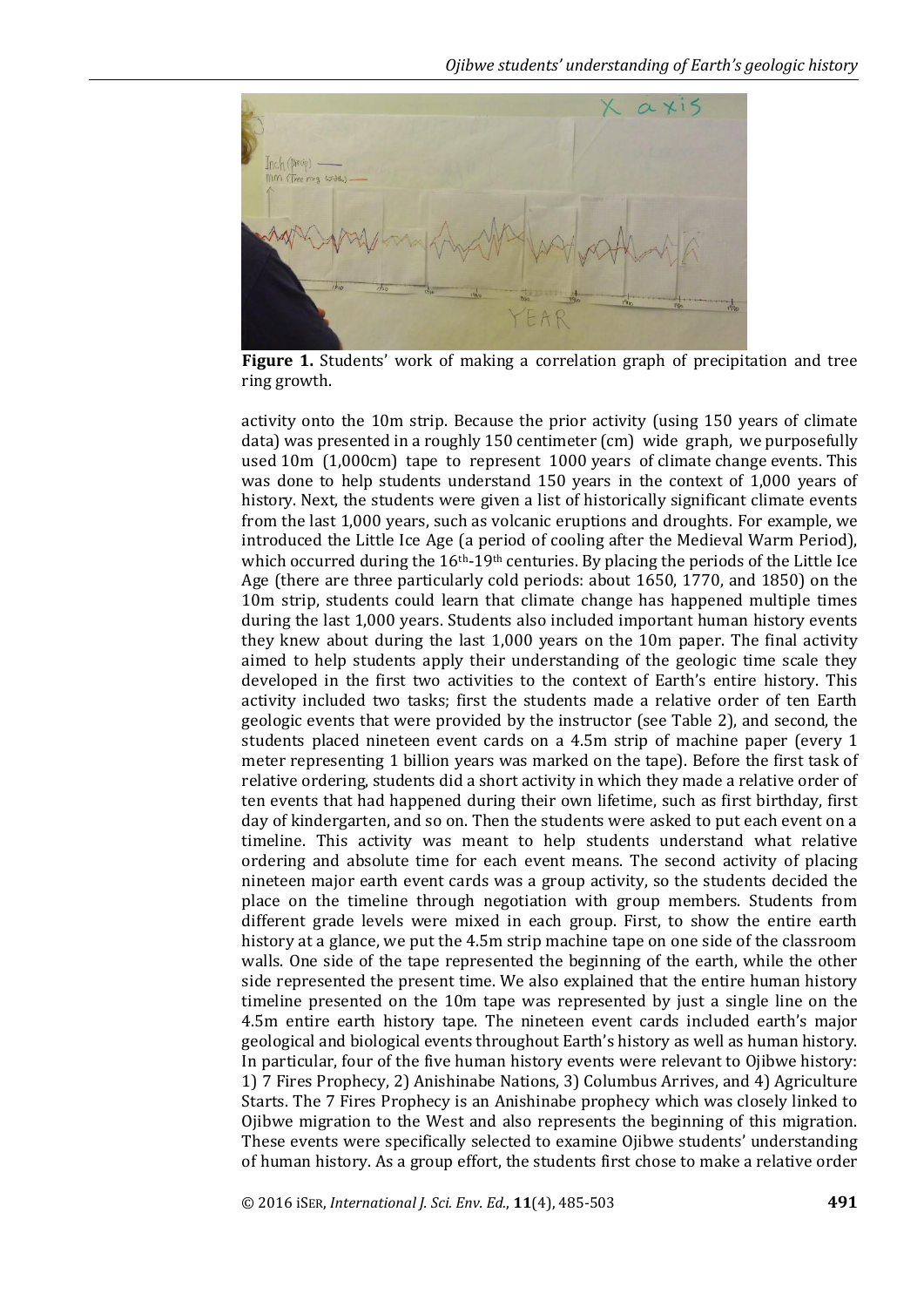of the event cards (Figure 2) and decided and marked the location at which to put each card on the machine tape to represent an absolute time of each event in Earth's history (Figure 3).



**Figure 2.** Students working to make a relative order of the nineteen Earth event cards before they place them on a 4.5 meter machine tape.



**Figure 3.** Students working to place the Earth geologic event cards on a 4.5 meter machine tape.

# **Data Collection**

The data for this study came from two main sources. The first was the students' individual worksheets completed at the beginning of the final activity, which examined students' conception of the relative order of ten Earth historical events prior to instruction. Students were also asked to provide written explanations for their relative order of the given ten significant geologic events in Earth's history. The students were also asked to explain their understanding of geologic time scales. The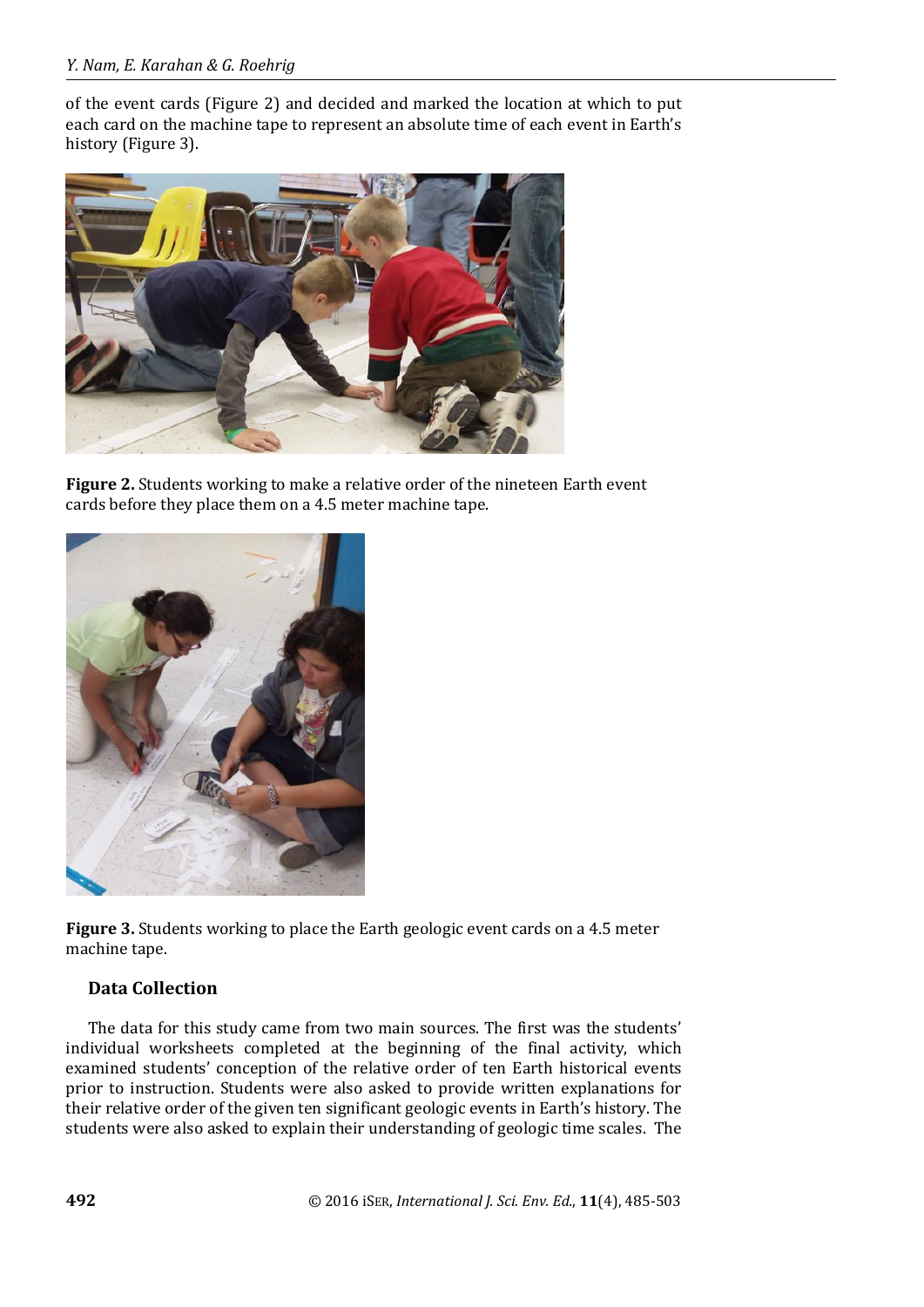second data source was the students' group task of creating Earth's geologic timeline following the second activity in the unit.

## **Data analysis**

We specifically examined both the students' relative order of the given ten Earth's geologic history events and the locations where the students placed the given nineteen Earth's geological and human historical event cards on an absolute timeline. We calculated a mean and mode of the students' placement of each geologic event in relative order (1-10), as well as in an absolute timeline (4.5 billion years-present). A mean value of an event in students' relative ordering was calculated by averaging the placement of the event in the relative order of ten events based on a numeric scale of 1-10 (1=earliest event and 10=latest event). Student Rank in Tables (Tables 2 and 3) was determined by ordering of the mean values. Compared to the relative ordering, a mean value of the absolute time scale represents where students placed each geologic event using absolute time, from 0 (beginning of the earth) to 4.5 billon years (present). Next, we developed two different graphs; the first (Figure 3) represents students' average placement of nineteen Earth geologic events on an absolute timeline, and the second (Figures 4-8) represents students' average relative ordering of five selected pairs of events: 1) "Oxygen Rich Atmosphere" and "Development of Photosynthesis," 2) "First Continent" and "Breaking up of Pangaea," 3) "First Animal on Land" and "Extinction of Dinosaurs," 4) "Columbus Arrived" and "Agriculture Started," and 5) "Columbus Arrived" and "Anishinabe Nations." These event pairs were purposefully chosen to show students' alternative conceptions about Earth's geological history and human history related to the Ojibwe peoples. Three researchers participated in the data analysis process in order to enhance the authenticity of the interpretations and the credibility of the findings (Patton, 2002). The students' written descriptions of the relative order of Earth's historical events were analyzed qualitatively. We first focused on why the students placed geologic events in a certain order in the written descriptions and then we looked for common themes that emerged from the descriptions of event order.

# **FINDINGS**

# **Ojibwe students' conceptions of geologic time scale as relative order**

Table 2 presents the students' relative order of the ten geological events given to them using two statistical values: mean and mode. Based on the mean value, the "Students' Rank" represents an average of where the students placed an event in the relative order from 1 to 10. For example, "Formation of the Moon" is the earliest event among the ten events in Earth's history and it is also the first or "1" event in the Students' Rank column, with twenty-nine students correctly identifying the formation of the moon as the first event in Earth's history. The mode value represents where in the relative order (1-10) most students placed an event. So, while the event "First Photosynthesis" is ranked fourth in the Students' Rank column based on the mean, its mode is "2," as most students chose it as the second event among the ten events provided. Student mean ranks do show some general patterns, such as what kinds of events were placed prior to other events in general. However, this does not say much about how many students had correct or incorrect conceptions of the relative order between certain events. Thus here we explain the students' understandings of the relative ordering of the given events based on both the results from: 1) students' mean rank and correct student rank percentage (%) presented in Table 2, and 2) the results of the relative ordering of certain events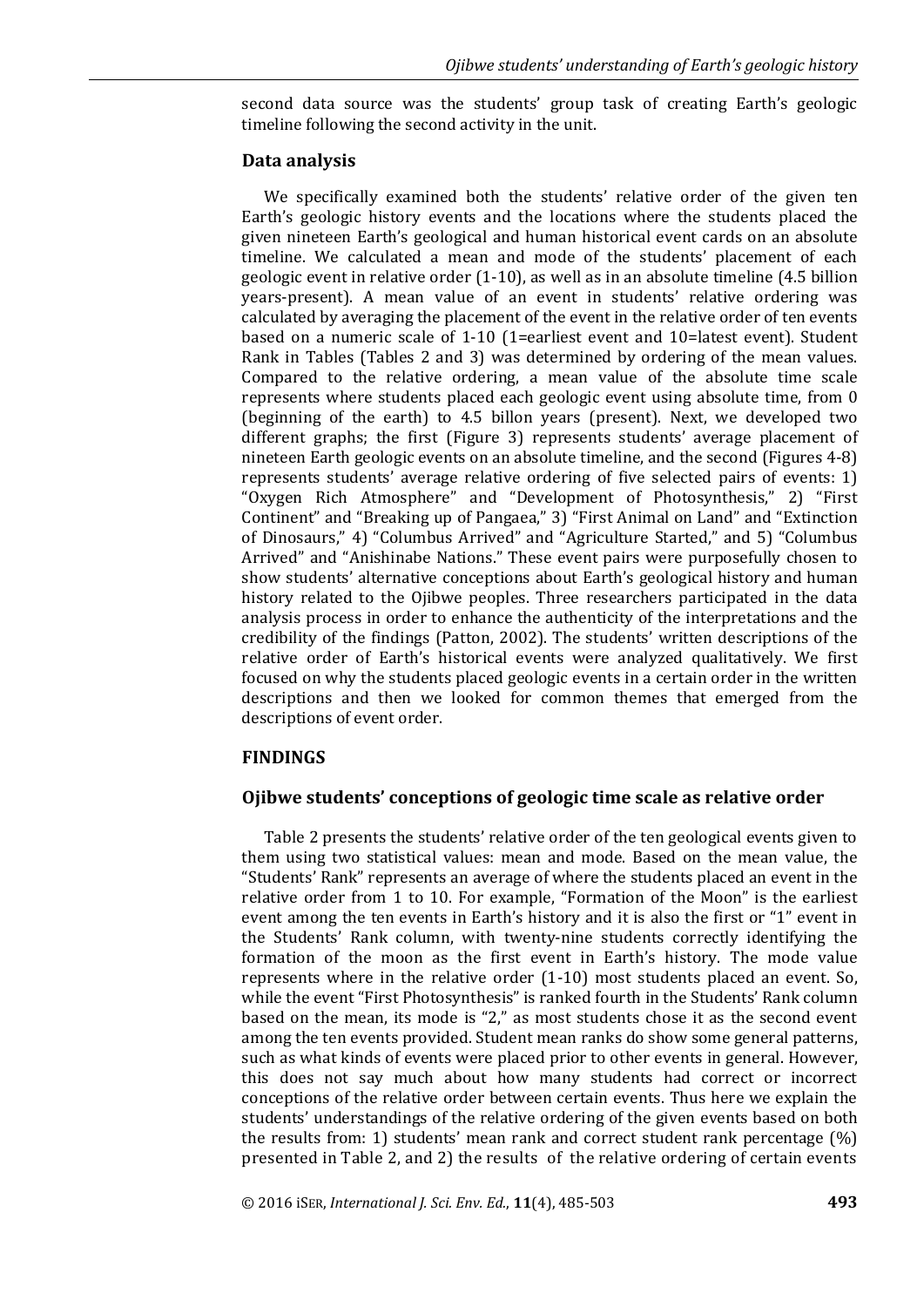| <b>Ten Earth Geological Events</b> | Students' | Mean             | Mode | <b>SD</b> |  |
|------------------------------------|-----------|------------------|------|-----------|--|
| in Correct Order                   | Rank      | (Relative order) |      |           |  |
| 1. Formation of the Moon           |           | 2.40             |      | 2.03      |  |
| 2. First Photosynthesis            | 4         | 4.54             |      | 2.84      |  |
| 3. Dinosaurs                       |           | 2.74             |      | 1.42      |  |
| 4. First Mammal                    | 5         | 5.23             | 6    | 1.81      |  |
| 5. First Bird                      | 6         | 5.44             | 5    | 0         |  |
| 6. First Flower                    | 3         | 4.35             | 3    | 0.71      |  |
| 7. End of Dinosaurs                | 8         | 6.64             | 6    | 2.02      |  |
| 8. Humans Appeared                 | 9         | 7.05             |      | 2.25      |  |
| 9. The Last Ice Age                |           | 5.67             | 8    | 3.54      |  |
| 10. End of Last Ice Age            | 10        | 8.87             | 9    | 1.43      |  |

**Table 2.** Individual students relative ordering of Earth's geologic events (N=43)

from comparison between each student's data.

As shown in Table 2, "Formation of the Moon," "Dinosaurs," and "First Flower" are the first three events in earth history based on student mean ranks. Based on the analysis, we found that 30% of students thought that dinosaurs were the second event that happened right after the "Formation of the Moon," In addition, 18.6% of the students thought that "Dinosaurs" were the first event that happened among the list of ten given earth historical events. Some of the students mentioned that their ideas about when dinosaurs first appeared came from movies and television. For example, one of the students commented on her worksheet, "I think the moon was made after dinosaurs because I did not see the moon when I saw a dinosaur movie, there was no night and dinosaurs were dying because of the hot sun all day." Students' ideas were not coherent with the Western scientific idea that dinosaurs appeared after photosynthesis. However, we found that most of the students had some kind of useful conception of the relative order of the appearance of animal beings. 93% of students put "First Mammal" after "Dinosaurs," and 93% of students put "Humans" after "Dinosaurs." More importantly, 80% of the students placed the following three events in the correct order: "Dinosaurs" $\rightarrow$ "First Mammal" $\rightarrow$ "Humans." Unfortunately, we found that almost half of the students (48.8%) did not correctly order "First Mammal" and "First Bird." Only 41.2% of the students ordered these two events correctly, and the rest of the students (10%) thought these two events happened at the same time.

Most of the students (69%) correctly ordered the events "Photosynthesis" and "First Flower." 12.8% of the students thought these two events happened at the same time, and the rest of the students incorrectly ordered these events, which indicates that students do not understand photosynthesis as a fundamental process used by plants and how it is indispensable for the existence of flowers.

More than 95% of the students ranked all of the events in the list except "End of Dinosaurs." Only 32% of the students ranked that event. In addition, only a small number of students thought that the "End of Dinosaurs" happened before the "Last Ice Age" (11.6%) and that "Humans Appeared" happened after the "End of Dinosaurs" (17.9%). This result indicates that most of the students (more than 80%) were not sure about the relative order of the "End of Dinosaurs" within the context of all of the given events.

# **Ojibwe students' knowledge of Earth historical events in absolute time scale**

In this section we present the results regarding students' knowledge of absolute time scale. The students worked in groups and were tasked with placing nineteen geological event cards in order on an Earth history timeline. We present our data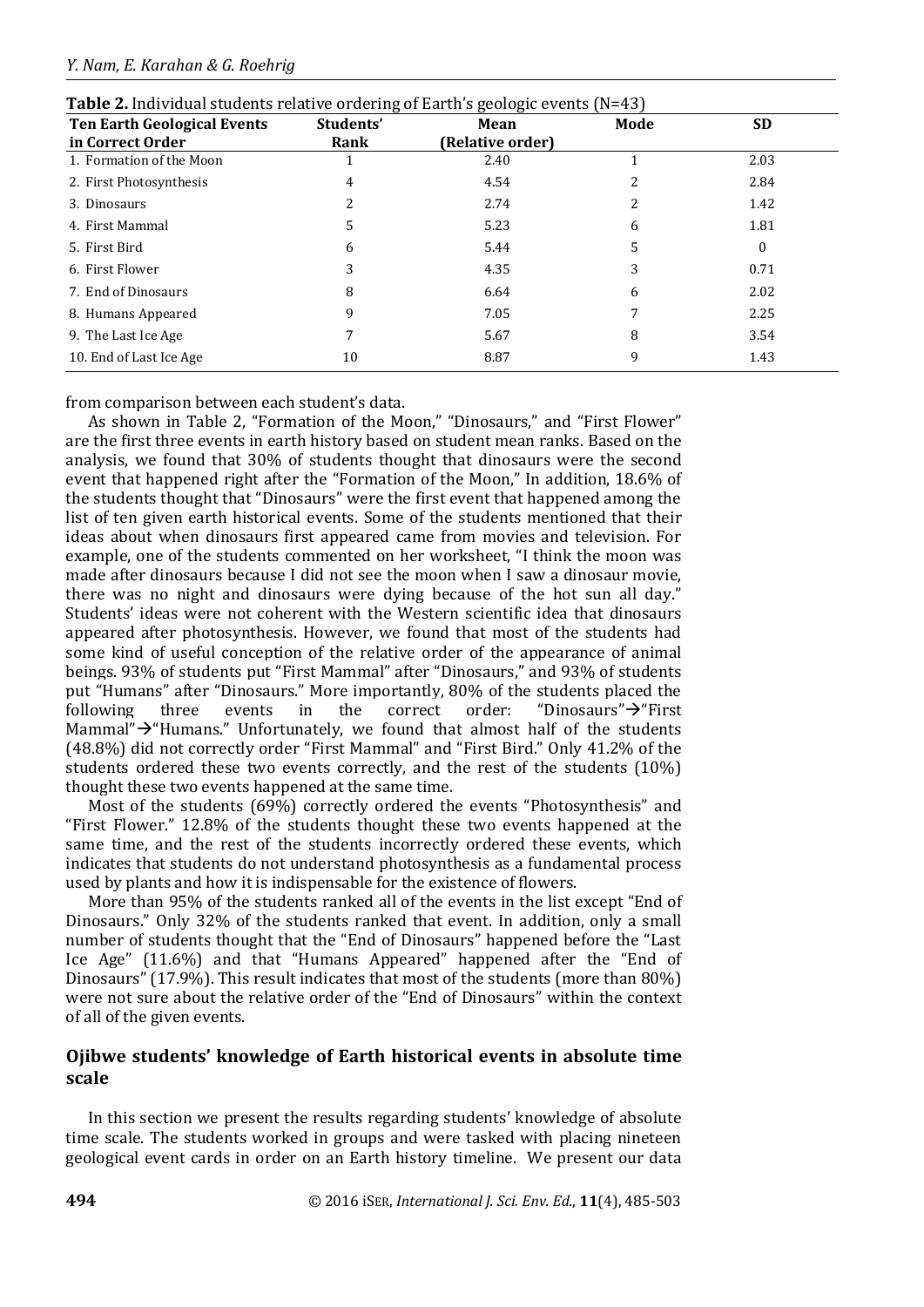using three different types of representation methods (Table 3, Figure 4, and Figures 5-8) and discuss each representation under separate subsections. The first subsection shows students' relative ordering and absolute time of the nineteen historical events (Table 3). The second subsection displays a pattern found from the time distance between the events: three distinctive zones where students placed each of the nineteen events on the timeline (Figure 4). The third subsection shows the relative ordering of two specific events with absolute time information (Figures 5-8).

#### *Relative ordering and absolute time of nineteen Earth historical events.*

Table 3 presents results from the analysis of the groups' final Earth history timelines. Mean and mode were calculated from where the students placed each event on the absolute timeline on 4.5m machine tape. Based on the mean value, we also represented students' relative ordering of the nineteen events in the "Students' Rank" column using a numeric scale of 1-19 (where 1=earliest and 19=latest event). As expected from the relative ordering of ten Earth events (Table 2), there are differences between the "correct order" of the 19 Earth events and "Students' Rank" in Table 3. The high SDs in Table 3 also show that there was a large variation between the groups' choices of the absolute time of each given Earth geologic event. This is partially due to the nature of the task. Students had to recognize how much time a 1-centimeter difference represents on the entire Earth history timeline.

#### *Three distinctive zones in students' representations of Earth's historical events.*

Figure 4 provides a graphical representation of the mean ranks from Table 3, with a variation of SD on the earth history timeline. As Figure 4 shows, the event cards were roughly placed on the 4.5m tape in three distinctive zones. These zones were determined by the time interval between the events. The time interval between the zones next to each other was more than 0.5 billion years. As Table 3 shows, the two earliest events have mean ranks of less than 2.46, whereas the others have mean ranks of above 7.73. Figure 4 presents the difference in mean ranks between the first two events and the other events. It appears that the students perceive certain events to have occurred much earlier than the others. The first two events (Students' Rank = 1-2) placed in the first zone were "Formation of the Moon" and "Oxygen Rich Atmosphere." The second zone included the events that students ranked from 3-13, from "First Plant" (Students' Rank = 3) to "End of First Ice Age" (Students' Rank = 13). The third group of events included the last six events close to the end (Students' Rank = 14-19). The students' mean rank difference between the last event in the second zone (Students' Mean Rank = 20.00) and the first event in the third zone (Students' Mean Rank = 27.60) was 7.60. This is longer than the time interval in student mean ranks between the first and second zone (5.27) and also much longer than the average mean rank difference between events (next to each other) in the second zone (1.23) and the third zone (1.90).

This result echoes Trend's (1998) study that found that 10 and 11 year old students conceive the earth's geological events as distinct time zones: "extremely ancient" and "less ancient." However, the results of this study also show that the students especially distinguished these first two events as the oldest among the extremely ancient events. While the chronology (relative ordering) of these events was not correct, they thought that the events occurred close to each other, early in the earth's history (Mean < 0.8 billion years), especially before the development of plants. In particular, these first two events were placed near the very beginning of Earth's history with fewer SDs (SDs < 2.0). This result might show that the students' understanding of the first two major events in earth history is related to their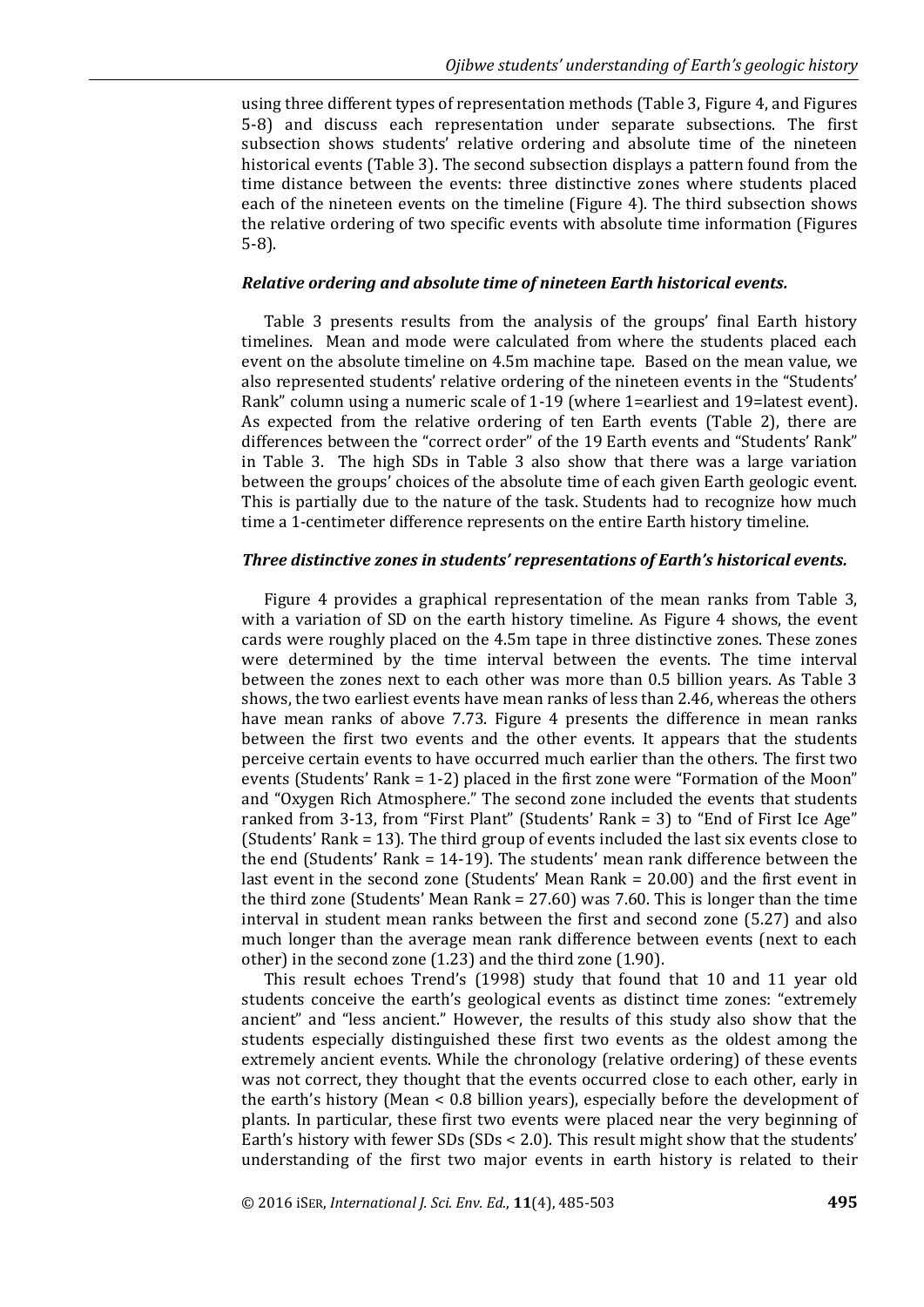traditional oral stories of earth history and creation, which state that the universe and physical earth environments were made before the creation of plant beings. As expected from the results presented in Table 2, "Formation of the Moon" ranked as the first or "1" in both mode and Students' Rank.

The events in the second zone varied from concepts related to the development of plants and the evolution of animals to other geological waypoints of the earth such as "First Continents" and "End of First Ice Age." As noted earlier, the chronology of these events was mixed and incorrect. As shown in Figure 4, most of the events should be placed less than 4.5 billion years from the beginning of the Earth, which is near the top line of the graph.

The students placed events related to human history in the third zone, which is relatively recent compared to the rest of the events. Five out of six event cards placed in the third zone were related to human history: "Agriculture Started," "Modern Humans," "Columbus Arrived," "7 Fire Prophecy," and "Anishinabe Nations." However, the events in the third zone were placed incorrectly around 2.7 billion years from the beginning of the earth. These events should have been placed near the very top line of the graph (4.5 billion years from the beginning of the earth) in Figure 3. The wider range of SDs (vertical lines), as well as the mean in Figure 4, shows that there was a large variation between the student groups' placement of the event in the absolute time line. Considering the SDs, Figure 4 shows that all student

| <b>Earth's Geological Event</b>  |                                          | Students'    | Mean                 | Mode                | <b>SD</b> |
|----------------------------------|------------------------------------------|--------------|----------------------|---------------------|-----------|
| <b>Correct Order</b>             | <b>Correct Time</b><br>(0.1 billion yrs) | Rank         | (0.1 billion<br>yrs) | (0.1billion<br>yrs) |           |
| 1. Formation of the Moon         | 0                                        | $\mathbf{1}$ | 1.60                 | 1                   | 0.99      |
| 2. First Continent               | 5                                        | 6            | 12.33                | 5                   | 9.68      |
| 3. Development of Photosynthesis | 10                                       | 4            | 8.00                 | 6                   | 5.62      |
| 4. Oxygen Rich Atmosphere        | 13                                       | 2            | 2.46                 | 2                   | 1.64      |
| 5. First Snow Ball Earth         | 22                                       | 5            | 12.13                | 19                  | 6.45      |
| 6. First Plant                   | 35                                       | 3            | 7.73                 | 8                   | 4.32      |
| 7. Cambrian Explosion            | 39.7                                     | 11           | 17.46                | 13                  | 9.79      |
| 8. First Vertebrate Animal       | 39.9                                     | 10           | 15.40                | 9                   | 9.59      |
| 9. First Animal on Land          | 40.5                                     | 9            | 15.06                | 12                  | 7.59      |
| 10. Permian/Triassic Extinction  | 42.5                                     | 8            | 14.70                | 7                   | 10.42     |
| 11. Break up of Pangaea          | 43.25                                    | 7            | 13.40                | 9                   | 10.75     |
| 12. Extinction of Dinosaurs      | 44.37                                    | 9            | 15.05                | 12                  | 7.59      |
| 13. Dogs and Bears Appeared      | 44.62                                    | 14           | 27.60                | 23                  | 9.35      |
| 14. Modern Human                 | 44.98                                    | 17           | 31.13                | 33                  | 10.78     |
| 15. End of Last Ice Age          | 44.99989                                 | 13           | 20.00                | 13                  | 10.54     |
| 16. Agriculture Started          | 44.99990                                 | 15           | 30.13                | 23                  | 10.22     |
| 17.7 Fires Prophecy              | 44.99999                                 | 16           | 31.00                | 39                  | 8.59      |
| 18. Anishinabe Nations           | 44.999991                                | 19           | 36.85                | 45                  | 12.56     |
| 19. Columbus Arrived in America  | 44.999995                                | 18           | 34.67                | 41                  | 7.14      |

**Table 3.** Student groups' knowledge of absolute geologic time of the given events (Groups of students,  $N=15$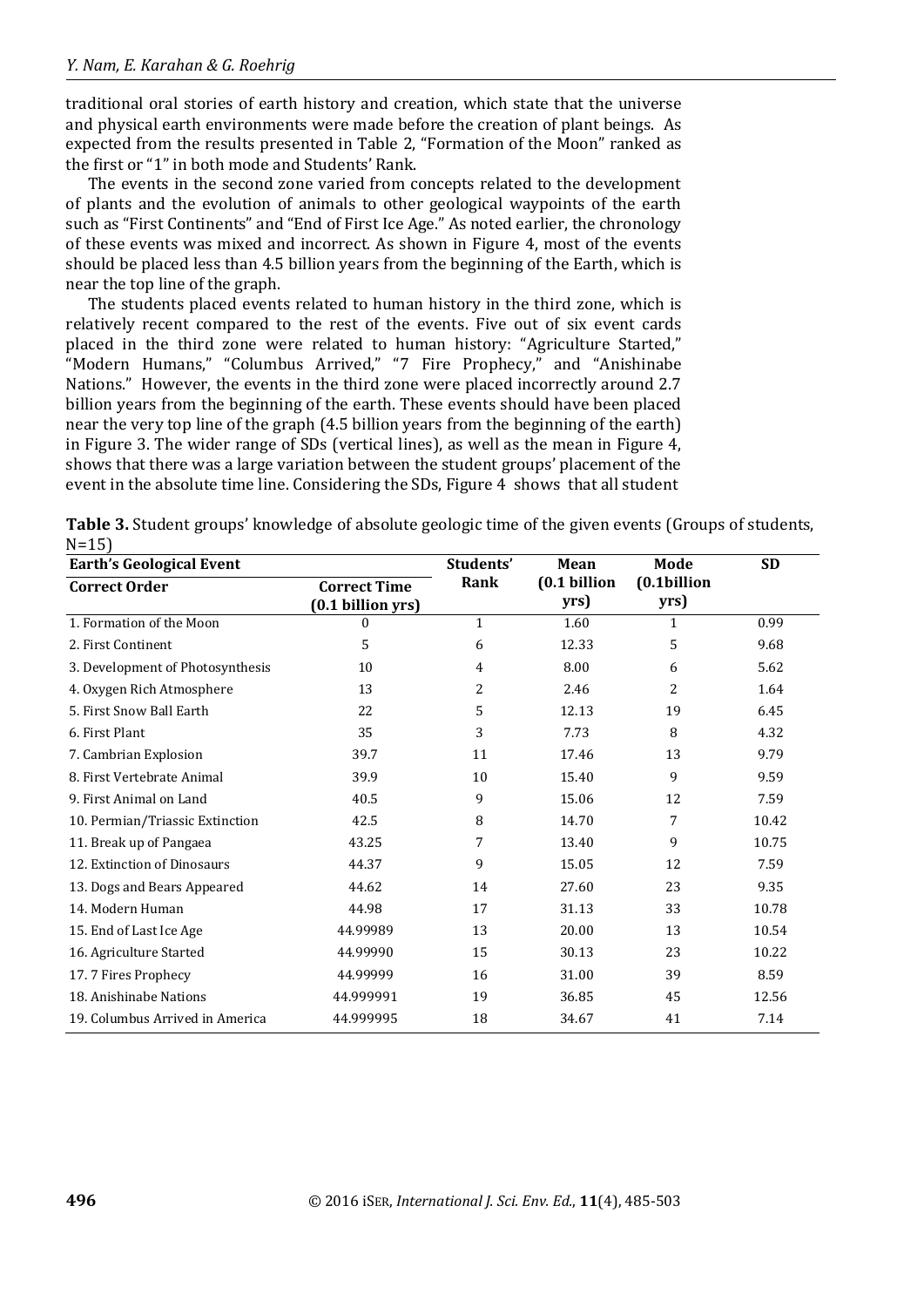

**Figure 4.** Student groups' placement of the given events on an absolute geologic timeline. A short horizontal bar in the graph indicates a mean value and a vertical bar represents SD range of the student groups' placement of an event. Three dotted line boxes show three distinctive zones of students' understanding of Earth geologic time.

groups placed "Formation of the Moon" and "Oxygen Rich Atmosphere" as the first two events near the beginning of earth history. Also, the next three events, "First Plant," "Development of Photosynthesis," and "First Snow Ball Earth," were always placed before the events in the third zone, without exception. As mentioned in related literature, students' lack of understanding of the time scale of the earth's geological and biological events might cause misconceptions about the concept of Earth's geological events and the evolution of its biological history (e.g. Dodick, 2007; McComas, 1990; Trends, 1998).

## *Students' understanding of the relative orders of two specific Earth historical events in an absolute time context.*

Figures 5, 6, and 7 present evidence of students' ordering of two given Earth history events using a different representation method. This representation shows how close or far apart students placed two events on the earth history timeline. For example, a dot placed on the 45-degree line represents that the student group put two events on the same spot on the timeline. A dot placed below the 45-degree line means that the student group believed the event on the Y-axis occurred prior to the event on the X-axis. Using this method, we have represented three pairs of events that present critical evidence of students' misconceptions based on documented misconceptions in related literature (e.g. Libarkin & Anderson, 2005).. First, as shown in Figure 5, 14 out of 15 groups placed "Oxygen Rich Atmosphere" earlier than "Development of Photosynthesis," as most of the dots were placed above the 45-degree line. This indicates that students thought an "Oxygen Rich Atmosphere" existed before "Photosynthesis" happened. As described in the Methods section, Ojibwe people's traditional beliefs about creation state that Earth's physical environment was set up before the creation of plant beings. If we consider the fact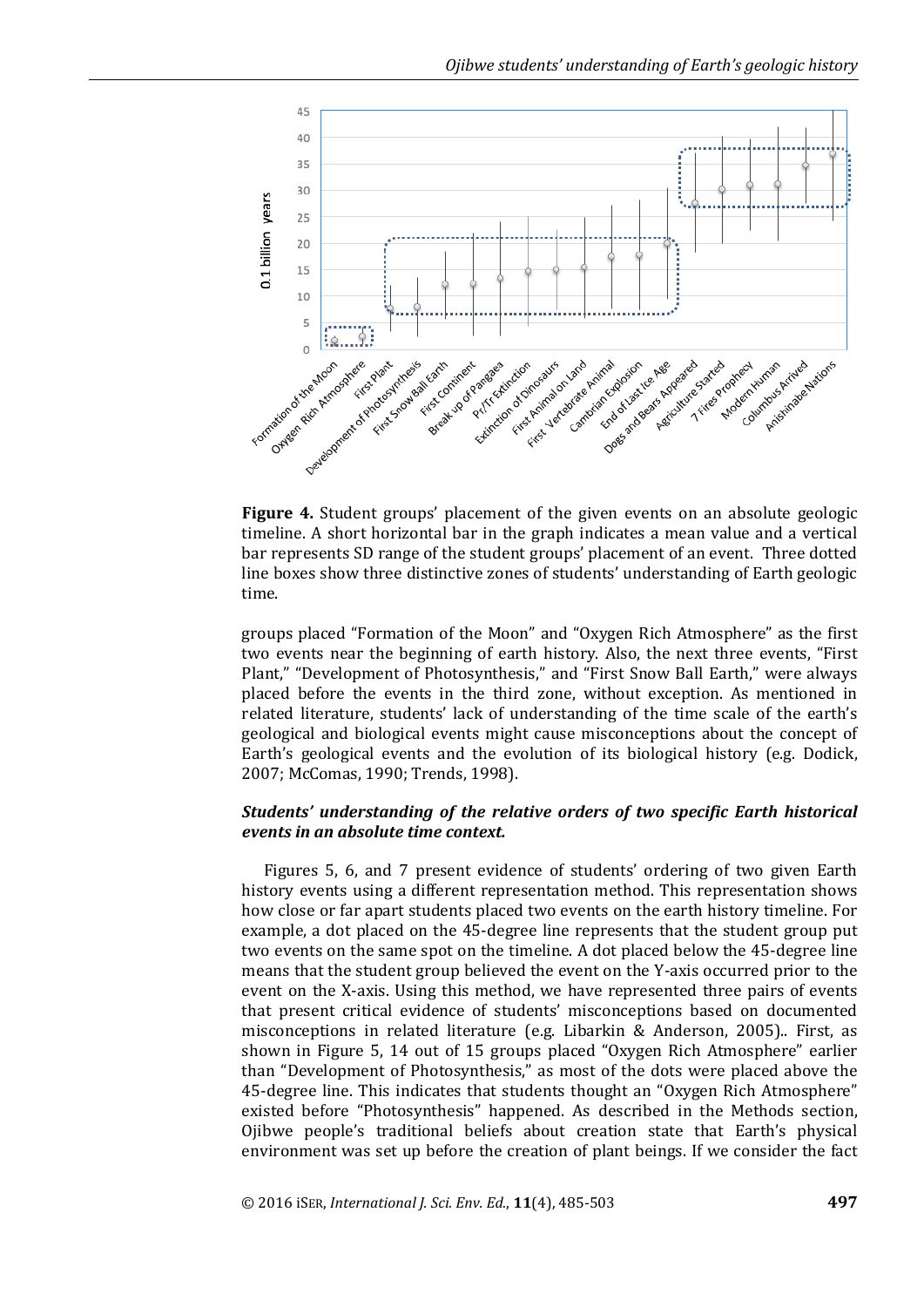that all student groups placed "Oxygen Rich Atmosphere" (Mean rank=2) as the second earliest event with "Formation of the Moon" (Mean rank=1), this result indicates that students considered "Oxygen Rich Atmosphere" more like a component of Earth's physical environment, rather than making a conceptual connection between it and photosynthesis.

Second, we found evidence of students' incorrect chronology between the geological events of "First Continent" and "Breaking up of Pangaea." 10 out of 15 groups placed "First Continent" after "Breaking up of Pangaea," with various amounts of time difference, as the scattered dots in Figure 6 show. In the correct order, "Breaking up of Pangaea" happened about 3.8 billion years later than "First Continent." This result implies that the students thought that Pangaea was the supercontinent formed before the first continent or that the first continent originated from part of Pangaea. This result also reflects Libarkin and Anderson's (2005) study showing that many students think Earth had a single continent when humans first appeared.

Third, Figure 7 shows that 8 out of 15 groups placed the event "First Animal on Land" after "Extinction of Dinosaurs." The spread of dots from the 45-degree line shows that the students placed these two events far apart on the earth history line. In other words, whether or not the order of these two events was correct, the students thought the events happened with a large time interval in between.

#### **Ojibwe students' understanding of human history in Earth geological time**

Students placed human-related history in the last time zone (from 1.5 billion years ago to the present). However, as noted earlier, their chronology of modern human events and events related to human society was incorrect. While two groups placed "Modern Human" on the correct spot of the timeline, the rest of the groups scattered the time of this event within the last half period of the earth's history. In fact, 10 out of 15 groups placed "Modern Human" after the start of "Agriculture." On the other hand, the scattered placements of the event (Modern Human) on the timeline could illustrate that the students did not possess correct chronology that humans appeared at the very end of current Earth history.



**Figure 5.** Students' relative ordering of two geologic events: Oxygen Rich Atmosphere vs. Development of Photosynthesis.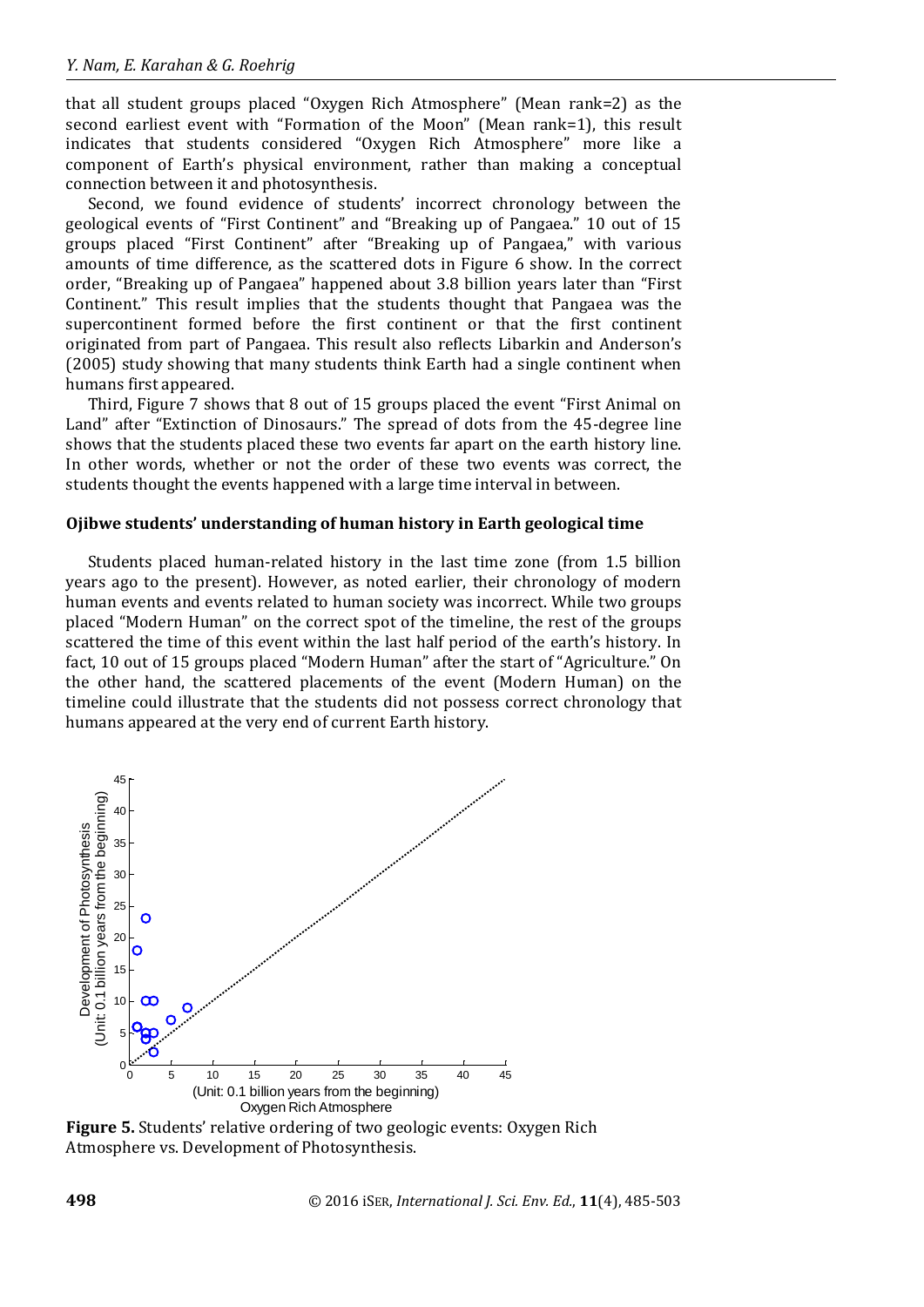

**Figure 6.** Students' relative ordering of two geologic events: First Continent vs. Break up of Pangaea.



**Figure 7.** Students' relative ordering of two evolutionary events: Extinction of Dinosaurs vs. First Animal on Land.

Figure 8 shows the Ojibwe students' relative ordering of two events, "Columbus Arrives in America" and "Anishinabe Nations," on the absolute time scale. Most of the student groups (N=11 out of 15 groups) put "Anishinabe Nations" after "Columbus Arrives in America". Anishinabe is the name used by the Ojibwe people to refer to themselves or their language, and the Anishinabe Nations refer to groups of Ojibwe peoples who share similar Anishinabe languages and traditions in the Great Lakes area. The Anishinabe people migrated from the East Coast of North America before Europeans arrived. The Ojibwe people's oral tradition explains that their migration from the east to their current locations was directed by the First,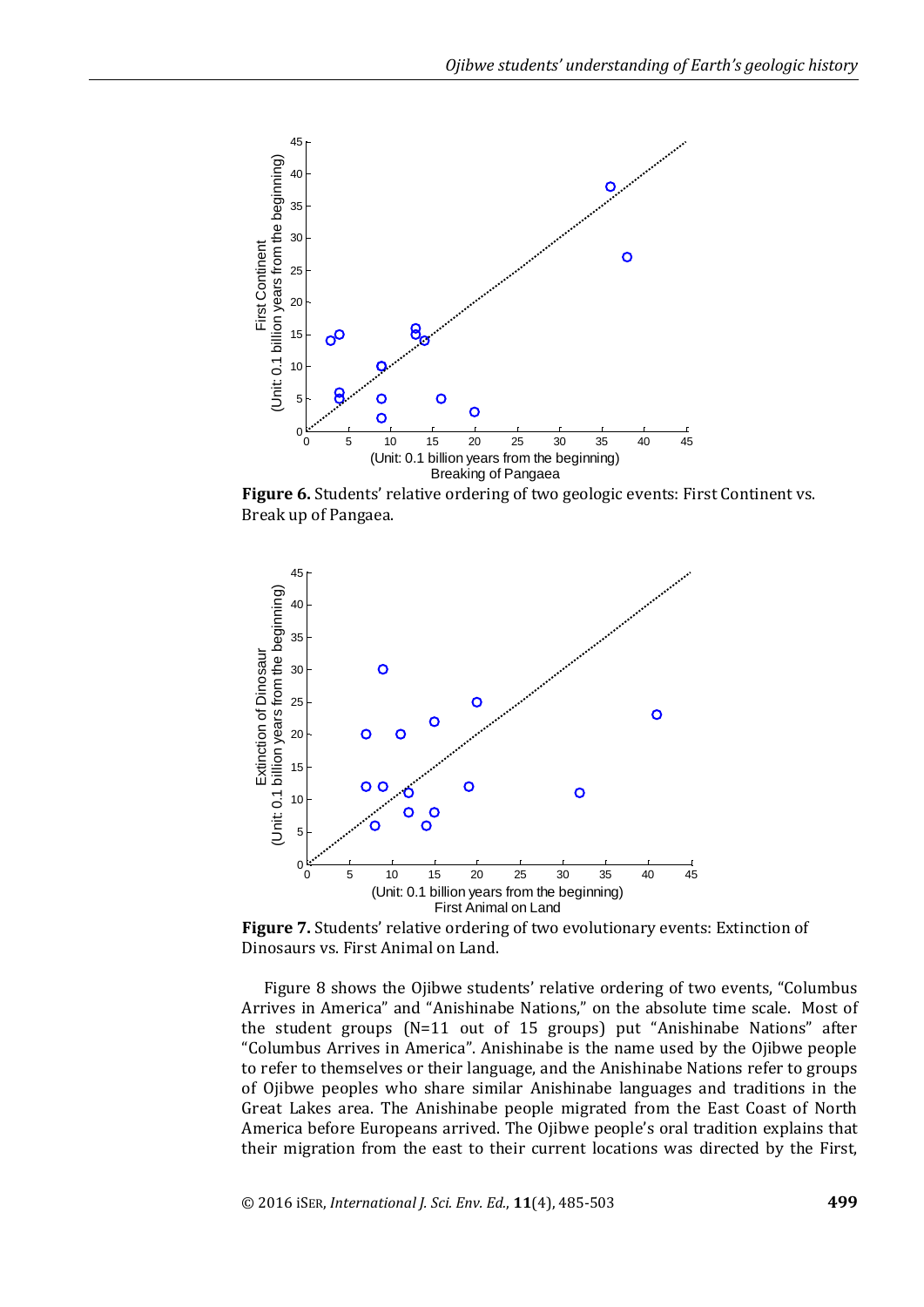Second, and Third Fire Prophecies. The migration began with the First Fire Prophecy, which told them to move or be destroyed by white skinned people. In other words, most of the students knew that Anishinabe people have existed before Columbus arrived in America. However, 11 out of 15 groups of students thought that "Anishinabe Nations" happened after "Columbus Arrives in America". This result shows that the students thought that the "Anishinabe Nations" were identified after white people or "Columbus Arrived". From our informal conversation with students during the lesson, we found that they thought Anishinabe Nations was a formal name for the Ojibwe people group or was the name for an independent governmental group used to identify themselves to Europeans. In other words, students separated the term Anishinabe Nations from Anishinabe or Anishinabe people and thought its use began after "Columbus Arrives."



**Figure 8**. Students' relative ordering of two historic events: Columbus Arrived in America vs. Anishinabe Nations.

## **CONCLUSION AND DISCUSSION**

Students' knowledge of geologic time scale is very important for understanding Earth system events (Libarkin, Kurdziel, & Anderson, 2007; Trend, 1998, 2000, 2001). However, few studies exist that focus on upper elementary and middle school students' understanding of geologic time scales. This study presented upper elementary and middle school Ojibwe students'  $(4<sup>th</sup>-8<sup>th</sup> grade)$  understanding of the relative order as well as absolute time of Earth's geological events with particular attention to their unique history and culture. The results of this study show that the students did not have the correct chronology of Earth's geological events, either in relative order or absolute time.

Three important points arose from our analysis of students' conceptions about geological time scales. First, students conceive Earth's geologic events in three distinctive time zones: near the beginning of the planet, near the present, and between these two. The first zone includes two events related to Earth's physical environments: "Formation of the Moon" and "Oxygen Rich Atmosphere." The second zone includes various events from the development of plants and the evolution of animals to other geological waypoints of the earth. Lastly, the third zone includes events related to human history. This result might show that the students' conceptions of the relative order of major events in Earth history is related to their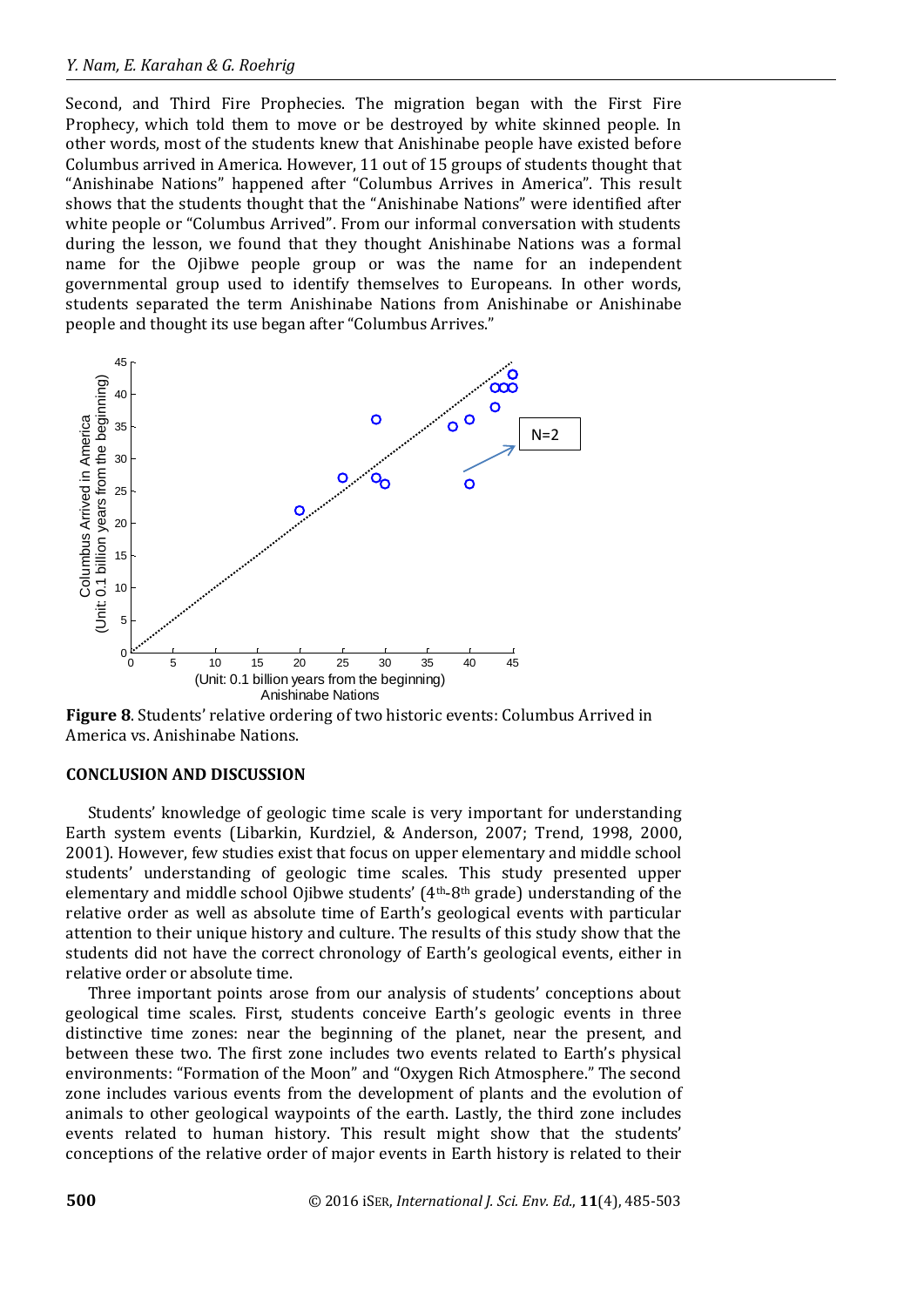traditional oral stories of Earth history and creation, which state that the universe and physical earth environments were made before the creation of plant beings and that humans were created last. This result also echoes the findings of other studies showing that 10 and 11 year old elementary students understand Earth events as a relative series of two distinct time zones (e.g. Trend, 1998).

Second, the events included in each zone were related to the Ojibwe's traditional oral history of creation and earth history. The first zone included specific events that are related to the earth's physical environment, such as "Formation of the Moon" and "Oxygen Rich Atmosphere." Ojibwe students have a traditional oral history about creation and earth history. In the creation story, the entire physical environment was created before life was created, and humans were created last. The zone near the present time zone included events that were more related to human history. However, as noted earlier, their chronology of modern human events and events related to human society was incorrect. Other events were scattered between these two zones. In this second zone, events related to plants were placed before the events related to animals. This result shows that the Ojibwe's traditional oral history is reflected in the students' ordering of Earth's geological and biological history. As other studies show, Indigenous students' environment and oral traditions affect their conceptions of natural phenomena and historical events (e.g. Ben-Zvi Assaraf et al., 2012). The results also imply that Indigenous students understand Earth's history based on the knowledge of their own cultural and historical events.

Third, the results of this study show that students have alternative conceptions about Earth's historical and evolutionary events critical to understanding important concepts in the planet's geological history and biological evolution. Two critical alternative conceptions found in the study were: 1) Most students thought that photosynthesis started after the earth developed an oxygen rich atmosphere, rather than that the oxygen rich atmosphere was a result of photosynthesis and 2) Most students thought Earth's first continents resulted from the breaking up of a bigger continent, Pangaea, and 3) Many students also thought that animals appeared on land after the extinction of the dinosaurs and that these two events happened with a large time interval in between. However, we also found that most of the students have some kind of useful understandings about the relative order of the appearance of animal beings. Most of the students has correct understanding of the order between three animal related events: "First Mammal" after "Dinosaur" (93%), "Human" after "Dinosaur" (93%) and more importantly, "Dinosaur" $\rightarrow$  "First Mammal"  $\rightarrow$ "Human" (80%). This result reflects findings from other studies that younger children have a general understanding of major events in Earth's history, but cannot organize an accurate chronological order of these events (e.g. Trends, 1998).

The results of this study have implications for teaching concepts related to the earth's geological events and biological evolution. First, the study shows that Ojibwe students have an understanding of the origins of Earth and life that is very similar to Western scientific knowledge, and that this understanding originates from the Ojibwe people's traditional oral history of creation and earth history. In other words, Indigenous people's traditional knowledge and history can be a useful resource for teaching Western science as well as for making science teaching more relevant to Ojibwe students.

Second, this study shows that understanding of the correct relative order of Earth's bio-geological events should precede teaching about the absolute time scale of these events. Dodick and Orion (2003) stated that concrete understanding of geologic time scale requires the cognitive skill of abstraction that enables students to apply their knowledge of causal relationships between Earth's geologic and evolutionary events to the real absolute time scale. Ault (1982) also asserted that elementary students have the ability to conceptualize geologic time scales even if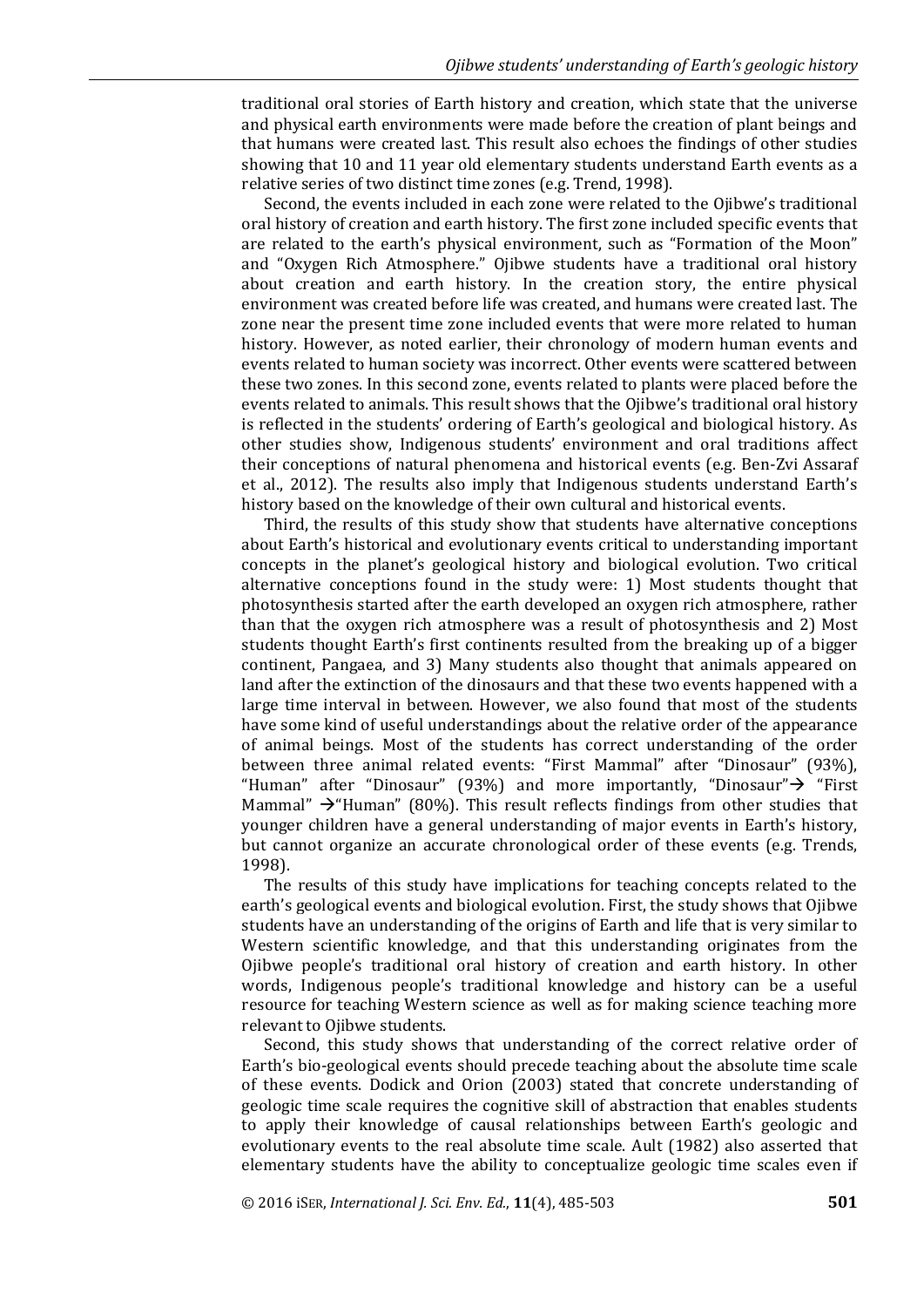they conceptualize time scales as relative order more often than absolute time. While understanding of the correct absolute time of Earth's geological history might be difficult for younger students, they might understand the relative order of the planet's geological and evolutionary events if teachers scaffold them to use sound scientific reasoning. Thus, as teachers, we should first help students understand the correct relative order of Earth's historical events by addressing misconceptions such as those described in this study. We should also help students connect and order Earth's historical and evolutionary events by addressing scientific causal relationships between them. As Dodick (2007) suggests, teachers should use scaffolded investigations where students apply their knowledge of Earth's geologic and evolutionary events by using absolute time. We believe the results of this study will help further the investigation of younger students' understanding of Earth's geological events and their relation to evolutionary events.

Based on the study, we suggest that we need further research about other Native American groups' understanding of geologic time scale and its relationship to their traditional oral history of Earth and creation. This kind of study will enrich our understanding of how traditional knowledge and culture affect students' learning of science concepts and how to develop more culturally relevant science curricula, not only for Native American students but also for Indigenous populations in general

## **REFERENCES**

- Aikenhead, G. S. (1997). Toward a first nations cross-cultural science and technology curriculum. *Science Education 81*(2), 217-238.
- Ault Jr., C. R. (1982). Time in geological explanations as perceived by elementary-school students. *Journal of Geological Education 30*(5), 304-309.
- Barnhardt, R., & Kawagley, A. O. (2005). Indigenous knowledge systems and Alaska native ways of knowing. *Anthropology & Education Quarterly 36*(1), 8-23.
- Ben-Zvi Assaraf, O., Eshach, H., Orion, N., & Alamour, Y. (2012). Cultural differences and students' spontaneous models of the water cycle: A case study of Jewish and Bedouin children in Israel. *Cultural Studies of Science Education 7*(2), 451–477.
- Bíró-Nagy, K. (2009). Re-conceptualized Time and Space in Contemporary Native American Discovery Narratives. Proceedings of the 2008 HAAS Conference. Special Issue of E-Journal of American Studies in Hungary, 5(2). Retrieved from http://americanaejournal.hu/vol5no2/biro-nagy
- Brzuszek, R., Clary, R., Liu, Y., Toussaint, G., Kanon, E., Ellis, V. S., & Anggreeni, I. (2008). How big is big? The translation of the enormity of geologic time in an informal learning environment. *Design Principles and Practices: An International Journal 2*(4), 69-78.
- Callahan, K. L. (2015) An Introduction to Ojibway Culture and History. Retrieved from http://www.tc.umn.edu/~call0031/ojibwa.html.
- Clary, R. M., Brzuszek, R. F., & Wandersee, J. H. (2009). Students' geocognition of deep time conceptualized in an informal educational setting. *Journal of Geoscience Education 57*(4), 275-285.
- Climate Literacy Network (2009). Climate Literacy: The Essential Principles of Climate Sciences. Retrieved from http://cleanet.org/cln/index.html
- Corbiere, A. O. (May 2000). Reconciling Epistemological Orientations: Toward a Holistic Nishnaabe (Ojibwe/Odawa/Potawatomi) Education. Paper presented at the Annual Meeting of the Canadian Indigenous and Native Studies.
- Decker, T., Summers, G., & Barrow, L. (2007). The treatment of geological time and the history of life on Earth in high school biology textbooks. *The American Biology Teacher 69*(7), 401-405.
- Dodick, J. (2007). Understanding evolutionary change within the framework of geological time. *McGill Journal of Education 42*(2), 245-264.
- Dodick, J., & Orion, N. (2003a). Cognitive factors affecting student understanding of geologic time. *Journal of Research in Science Teaching 40*(4), 415-442. doi:10.1002/tea.10083
- Dodick, J., & Orion, N. (2003b). Measuring student understanding of geological time. *Science Education*, *87*(5), 708-731.